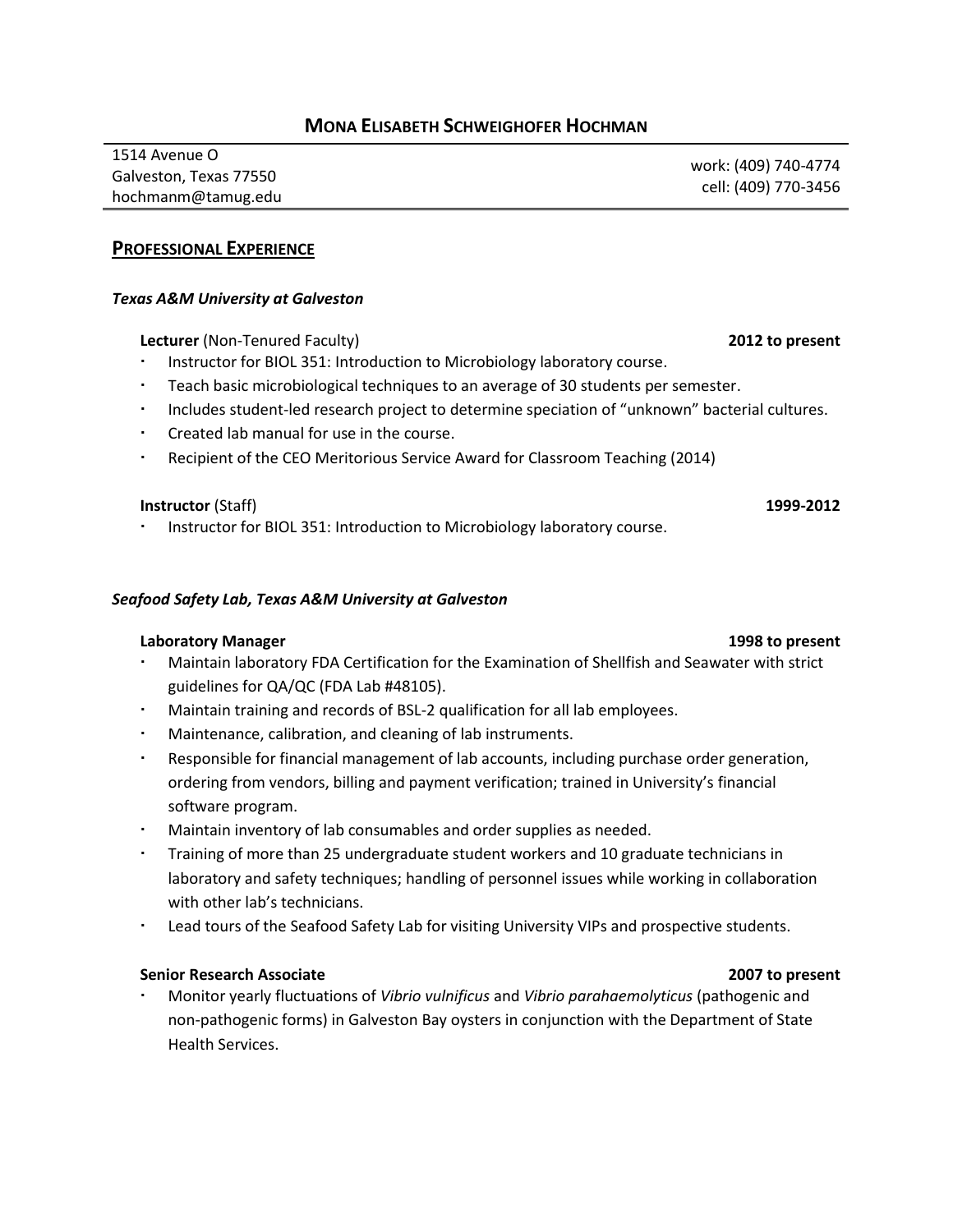- Work with oyster harvesters from TX, LA, AL, and FL to test and verify post-harvest processes to reduce *Vibrio* levels in oysters prior to consumer usage; test monthly oyster samples according to the National Shellfish Sanitation Program (NSSP) requirements.
- Certified as an FDA analyst for the bacteriological examination of shellfish and seawater (1998 to present).
- Work with TX DSHS Laboratory Evaluation Officers to revise FDA-implemented checklists for use in certifying laboratories for gene probe procedures.
- Proficient in ELISA, API 20E rapid test strip, biochemical (BAM), and gene probe procedures for *Vibrio* spp; working knowledge of qPCR procedures.
- Monitor quality of DI water system utilized in all labs in OCSB building (2010 to present).
- Compile and interpret scientific data collected in lab experiments.
- Upgraded research procedures under FDA guidelines to create a highly efficient laboratory capable of running multiple concurrent samples.

| Research Associate        | 2000-2007 |
|---------------------------|-----------|
| <b>Research Assistant</b> | 1998-2000 |

## *Crane Aquaculture Facility of Baltimore, Maryland*

observe *H. nicaraguensis* in situ.

| Intern Lab Technician                                                                                       | 1995 |
|-------------------------------------------------------------------------------------------------------------|------|
| Cared for cultured Morone saxatilis; built and maintained flow-through and recirculating                    |      |
| systems.                                                                                                    |      |
| Inserted subdermal electronic tags into M. saxatilis for individual identification.                         |      |
| Aided in experiments concerning the use of ozone as a bactericide in Artemia cultures.                      |      |
|                                                                                                             |      |
| <b>PROFESSIONAL AWARDS</b>                                                                                  |      |
| CEO's Meritorious Service Award for Classroom Teaching<br>Texas A&M University Galveston                    | 2014 |
| <b>EDUCATION</b>                                                                                            |      |
| M.S. in Environmental Sciences with an emphasis on Fisheries Ecology<br>University of Maryland College Park | 2000 |
| Thesis: Fish Sex and Role-Playing: Sex Role Differentiation and Breeding Behaviors of Hypsophrys<br>٠       |      |
| nicaraguensis, the Nicaraguan Cichlid.                                                                      |      |
| Field Work in Lake Xiloá and Lake Apoyo, Managua, Nicaragua; > 220 hours spent SCUBA diving to              |      |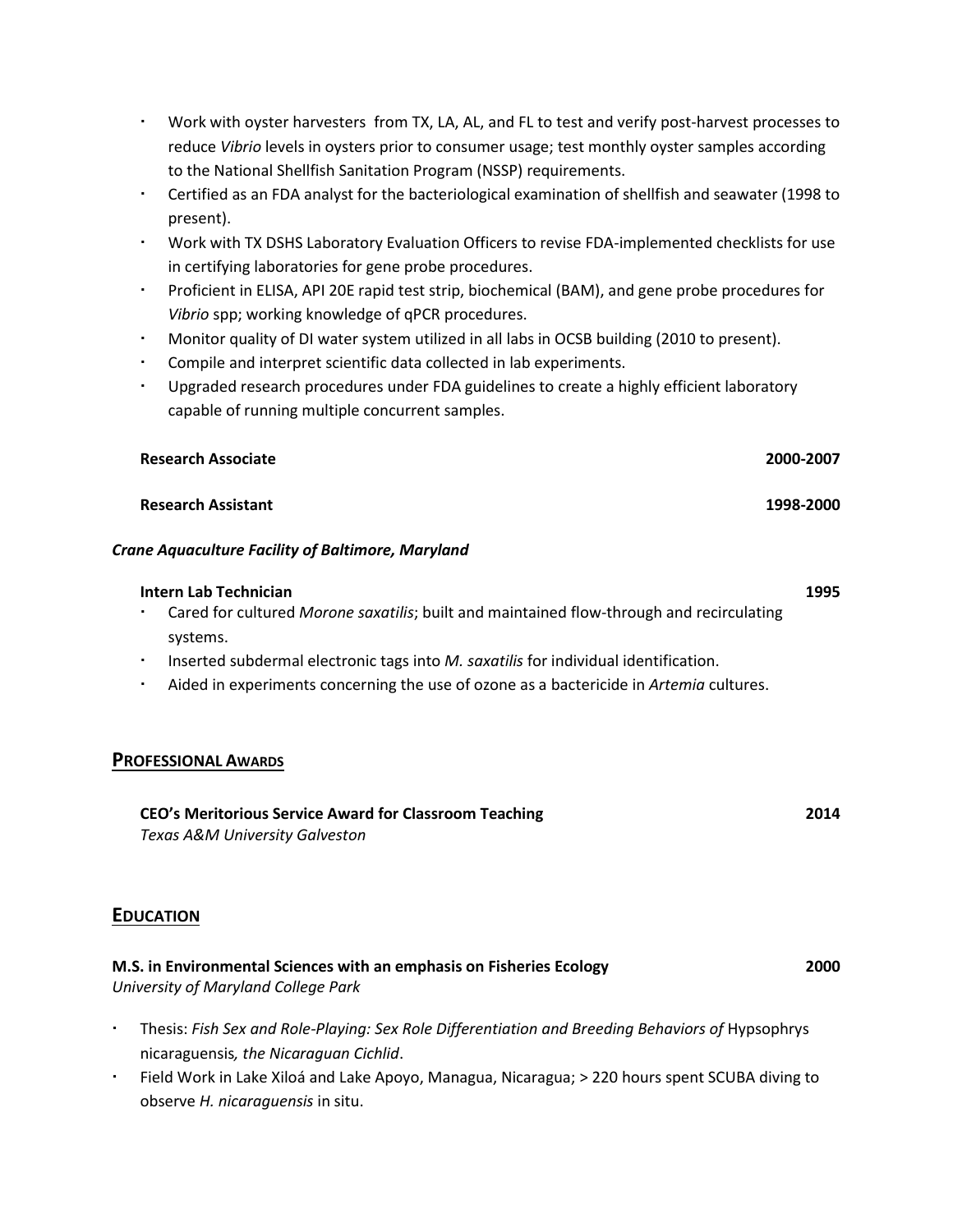### *Penn State University* **1997**

- Ph.D. student in the Ecology Program with an emphasis on fish systematics; degree plan postponed indefinitely.
- Planned dissertation topic: Clarification of the taxonomic relations between three cichlid genera in Lake Malawi, Africa: A morphological and behavioral comparison of *Tyrranochromis, Nimbochromis,* and *Exochromis* species (Pisces: Cichlidae).

## **B.S. in Marine Biology and Marine Fisheries** (double major)

*Texas A&M University at Galveston*

## **Student worker in the microbiology lab (1991-1994)**

- Studied the ecology of *Vibrio vulnificus* in Galveston Bay oysters, sediment, suspended particulate matter, and seawater through the year; work included weekly collection of samples and detection of bacteria via ELISA MPN procedures.
- Monitored total and fecal coliform levels in portions of Galveston Bay and Gulf Coast waters.
- FDA certified analyst for the bacteriological examination of shellfish and seawater (1993-1994)

### **Scholarships and Awards**

- TAMUG Merit Scholarship (1993-94): competitive scholarship through Texas A&M University
- Texas Association of Environmental Professionals competitive scholarship (1993-94)
- Academic Excellence Award (1992-93): competitive scholarship through Texas A&M University
- Ricker Scholarship (1989-90, 1990-91, 1991-1992): competitive scholarship through Texas A&M University
- Who's Who Among Students in American Universities and Colleges (1993)

# **TEACHING EXPERIENCE**

| Lecturer: Introduction to Microbiology Lab course<br>Texas A&M University at Galveston                 | 2012 to present |
|--------------------------------------------------------------------------------------------------------|-----------------|
| Instructor: Introduction to Microbiology Lab course<br>Texas A&M University at Galveston               | 1999-2012       |
| <b>Graduate Teaching Assistant: Ichthyology</b><br>Penn State University                               | 1997            |
| Volunteer Instructor: Sea Camp<br>Texas A&M University at Galveston                                    | 1993-1994       |
| Lab Instructor: Microbiology section of Scientific Methods course<br>Texas A&M University at Galveston | 1993-1994       |

**1994**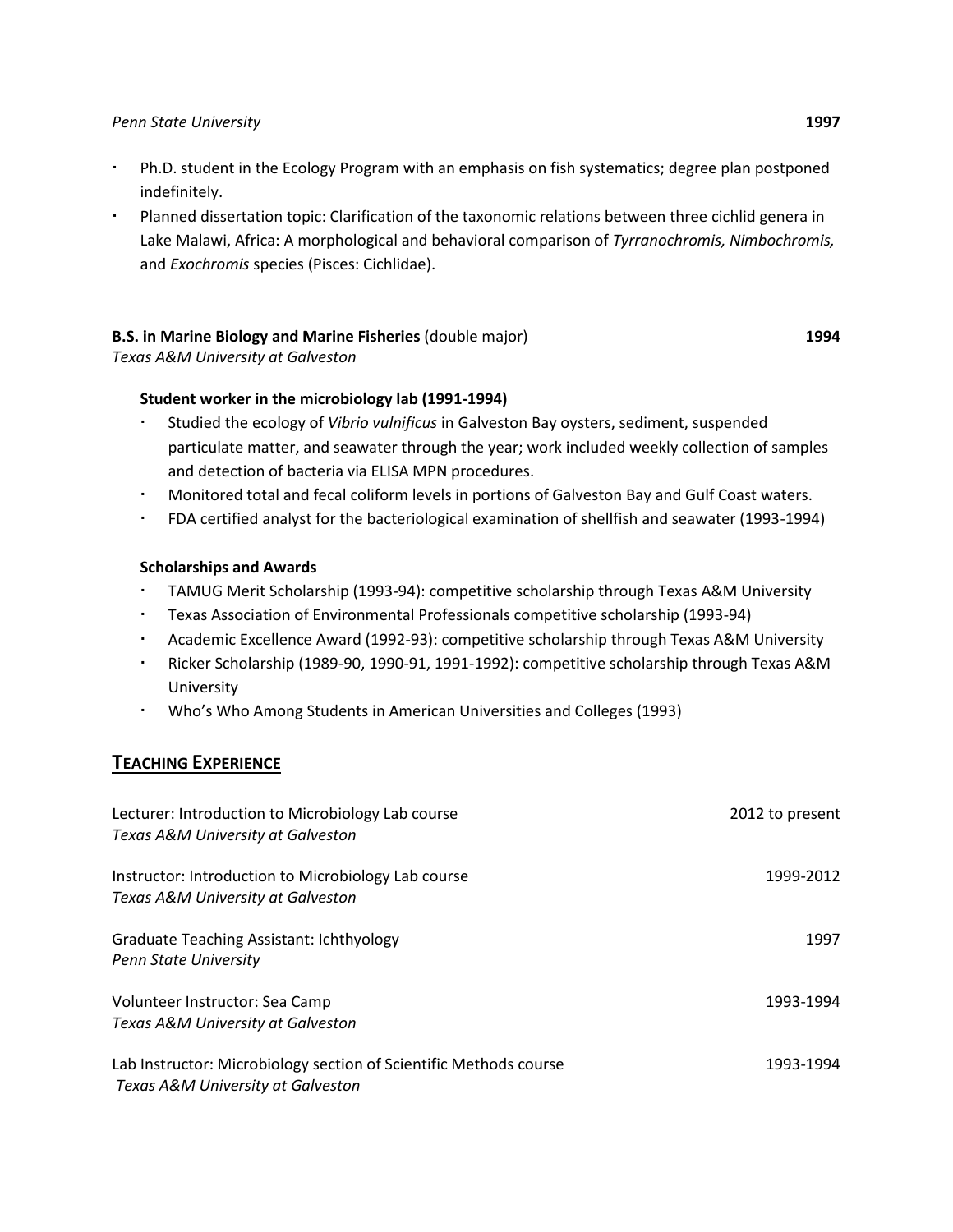# **COMMITTEES**

TAMUG Environmental Council member 2013-present

## **PUBLICATIONS**

Brinkmeyer, R., R.M.W. Amon, J.R. Schwarz; T. Saxton, D. Roberts, S. Harrison, N. Ellis, J. Fox, K. DiGuardi, **M. Hochman**, S. Duan, R. Stein, and C. Elliot. 2015. Distribution and persistence of Escherichia coli and Enterococci in stream bed and bank sediments from two urban streams in Houston, TX. *Science of the Total Environment* 502: 650-658.

Baumeister, L., **M.E. Hochman**, J.R. Schwarz, and R. Brinkmeyer. 2014. Occurrence of Vibrio vulnificus and toxigenic Vibrio parahaemolyticus on sea catfishes from Galveston Bay, Texas*. J. Food Prot*., 77(10): 1784-1786.

Walton, W.C., C. Nelson, **M. Hochman** and J. Schwarz. 2013. Preliminary study of transplanting as a process for reducing levels of *Vibrio vulnificus* and *Vibrio parahaemolyticus* in shellstock oysters. *J. Food Prot.* 76(1): 119-123.

Brinkmeyer, R., L. Gilbert, **M. Hochman** and J.R. Schwarz. Occurrence of *Vibrio vulnificus* and *Vibrio parahaemolyticus* on hardhead and gaff top catfish in Galveston Bay: Implications for human infections. In preparation for submission to Appl. Environ. Microbiol.

Brinkmeyer, R., **M. Hochman** and J.R. Schwarz. Seasonal abundance of *Vibrio vulnificus* and *Vibrio parahaemolyticus* in Galveston Bay oysters: A multi-year comparison of traditional culture and quantitative PCR methods. In preparation for submission to J. Shellfish Research.

Schwarz, J.R., R. Bielby, S. Burkett, J. DiGialleonardo, C. Fallin, D. Hochman, M. Lin, J. McAuliffe, **M. Schweighofer**, R.W. Vanoy and L. Wolfe. 2000. *Vibrio vulnificus* and *Vibrio parahaemolyticus*: Distribution and population densities of pathogenic and non-pathogenic strains. Proc. 25<sup>th</sup> Anniversary Meeting, Seafood Science and Technology. 11 pp.

Schwarz, J.R., R. Bielby, S. Burkett, D. Hochman, M. Lin, **M. Schweighofer** and L. Wolfe. 1999. Effects of rapid chilling on *Vibrio vulnificus* populations in oyster shellstock. Report to U.S. Food and Drug Administration and Interstate shellfish sanitation conference. 15 pp.

Gottlieb, S.J. and **M.E. Schweighofer**. 1996. Oysters and the Chesapeake Bay ecosystem: A case for exotic species introduction to improve environmental quality? *Estuaries* 19(3): 639-650.

Van den Berghe, E.P., B.A. Murry, **M.E. Schweighofer** and J. Hale. 1995. Mariposas de la Laguna de Apoyo (Butterflies of Lake Apoyo). *Rev. Nica. Ent.* 34:33-39.